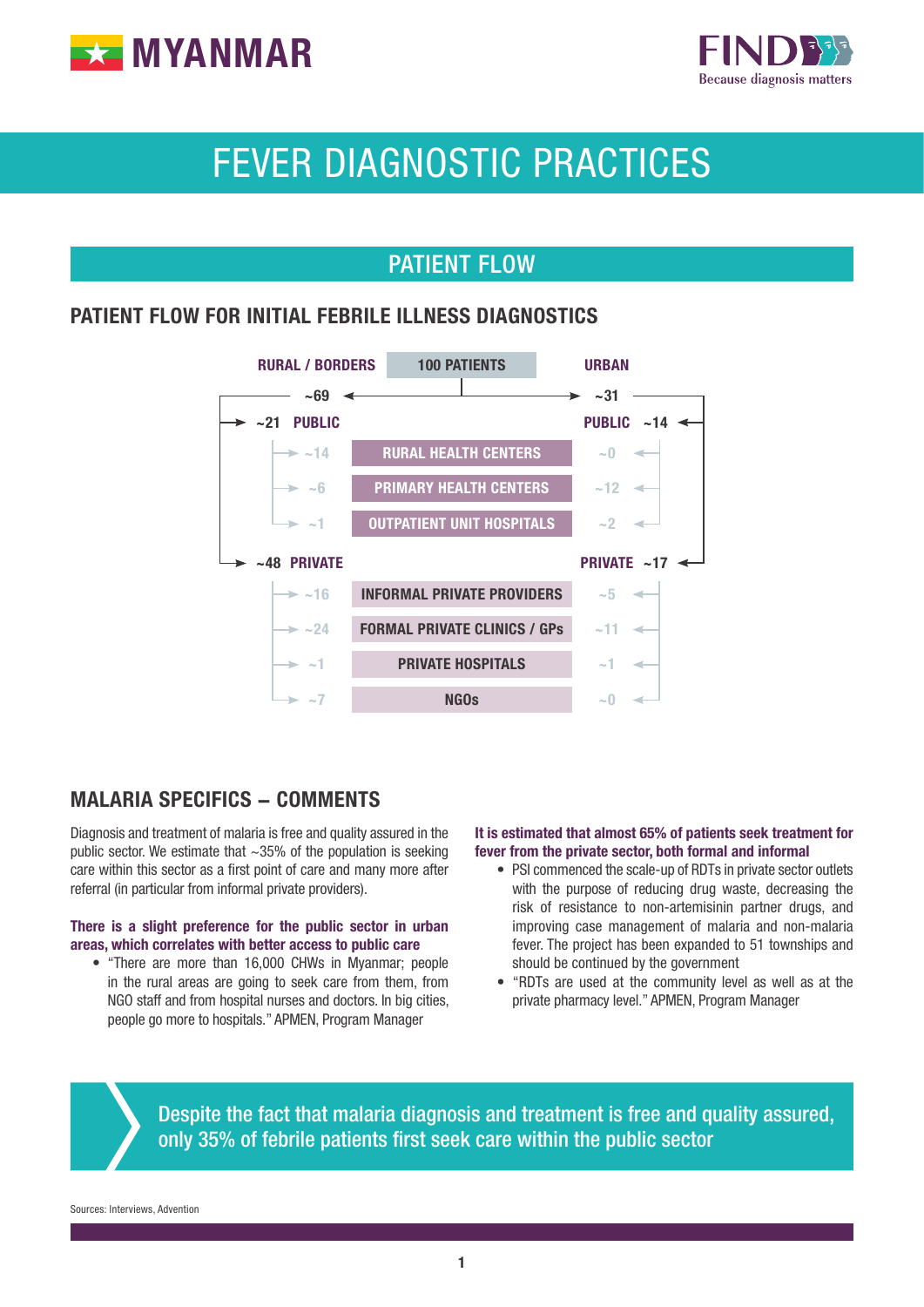

### FEVER AND MALARIA DIAGNOSTIC ALGORITHM AND PRACTICES



#### FEBRILE ILLNESS DIAGNOSTIC ALGORITHM



Myanmar's malaria treatment guideline is designed to avoid further drug resistance with no treatment recommendation for unconfirmed malaria, adoption of DOT and case follow-up to monitor treatment response; unfortunately adoption in the private sector is limited

Sources: WHO, interviews, Advention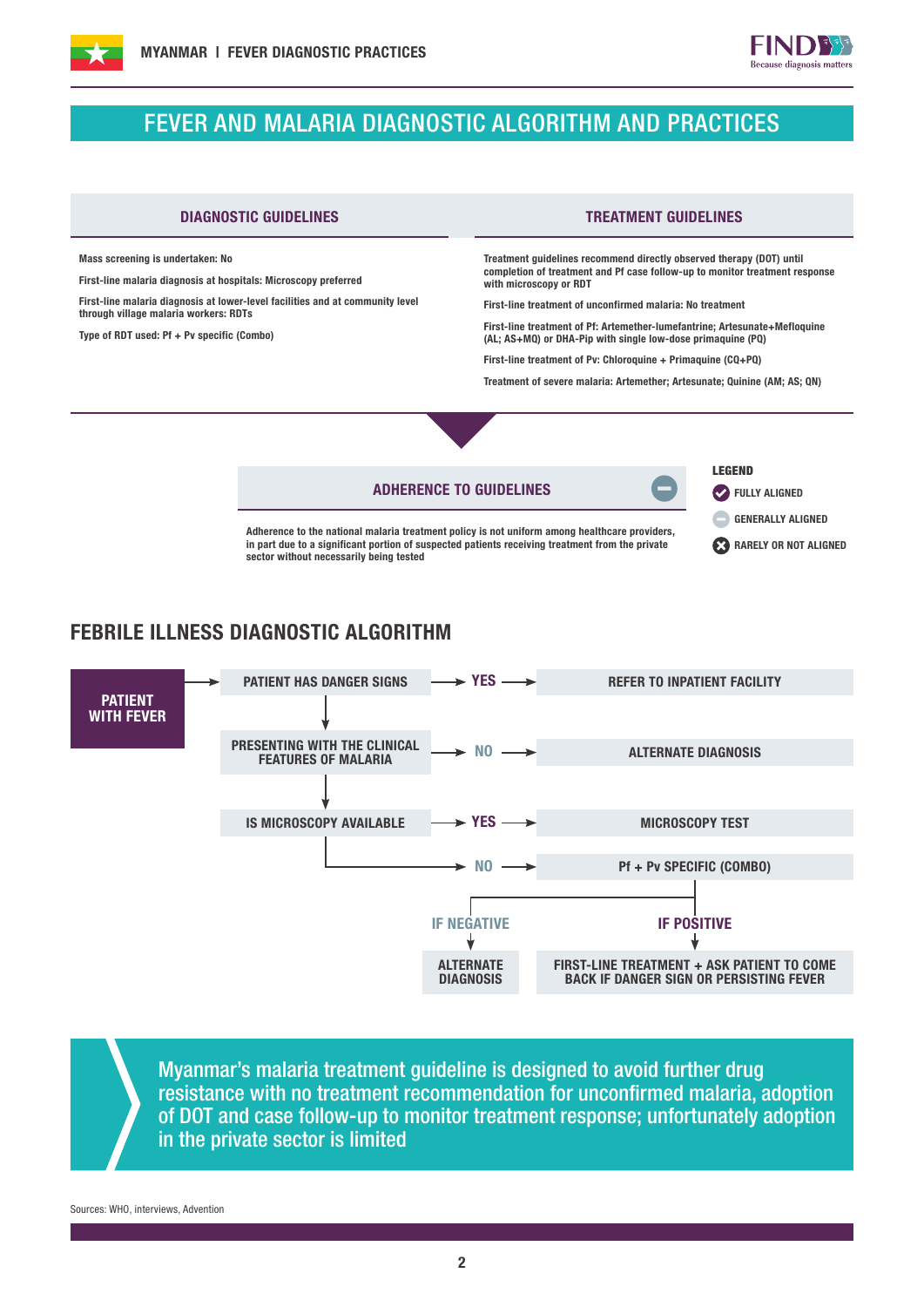



## MALARIA TESTING PRACTICES AT DIFFERENT HEALTH FACILITY LEVELS

| <b>HEALTH</b><br><b>FACILITY</b> |                                                    | <b>NUMBER OF</b><br><b>FACILITIES</b> | <b>SHARE OF FEVER</b><br><b>PATIENTS (EST.)</b> | <b>PREFERRED MALARIA</b><br><b>DIAGNOSTIC TOOL</b> | <b>LEVEL OF RDT USE</b><br>(MALARIA DIAGNOSTIC) |  |
|----------------------------------|----------------------------------------------------|---------------------------------------|-------------------------------------------------|----------------------------------------------------|-------------------------------------------------|--|
| PUBLIC                           | <b>Public hospital</b>                             | 1K                                    | 3%                                              | <b>Microscopy</b>                                  | <b>Medium / Limited</b>                         |  |
|                                  | <b>Primary and<br/>Secondary<br/>Health Center</b> | 87                                    | <b>18%</b>                                      | <b>Microscopy and RDTs</b>                         | <b>High</b>                                     |  |
|                                  | <b>Rural Health</b><br><b>Center</b>               | $-2K$                                 | 14%                                             | <b>RDTs</b>                                        | <b>High</b>                                     |  |
|                                  | <b>Informal private</b><br>providers               | $n.c.*$                               |                                                 |                                                    | <b>Medium</b>                                   |  |
| <b>PRIVATE</b>                   |                                                    |                                       | 21 <sub>%</sub>                                 | <b>RDTs</b>                                        |                                                 |  |
|                                  | Formal private<br>clinics / GPs                    | >4K                                   | 35 <sub>%</sub>                                 | <b>RDTs</b>                                        | <b>Medium and growing</b>                       |  |
|                                  | <b>Private hospitals</b>                           | $~1 - 200$                            | 2 <sub>%</sub>                                  | <b>RDTs</b>                                        | <b>Medium</b>                                   |  |
|                                  | <b>NGOs</b>                                        | n.c.                                  | 7 <sub>%</sub>                                  | <b>RDTs</b>                                        | <b>High</b>                                     |  |
|                                  |                                                    |                                       |                                                 |                                                    |                                                 |  |

RDTs are widely used in Myanmar and more commonly at the community level both in public and private facilities

Note: (\*) not communicated. Sources: interviews, MoHS, Advention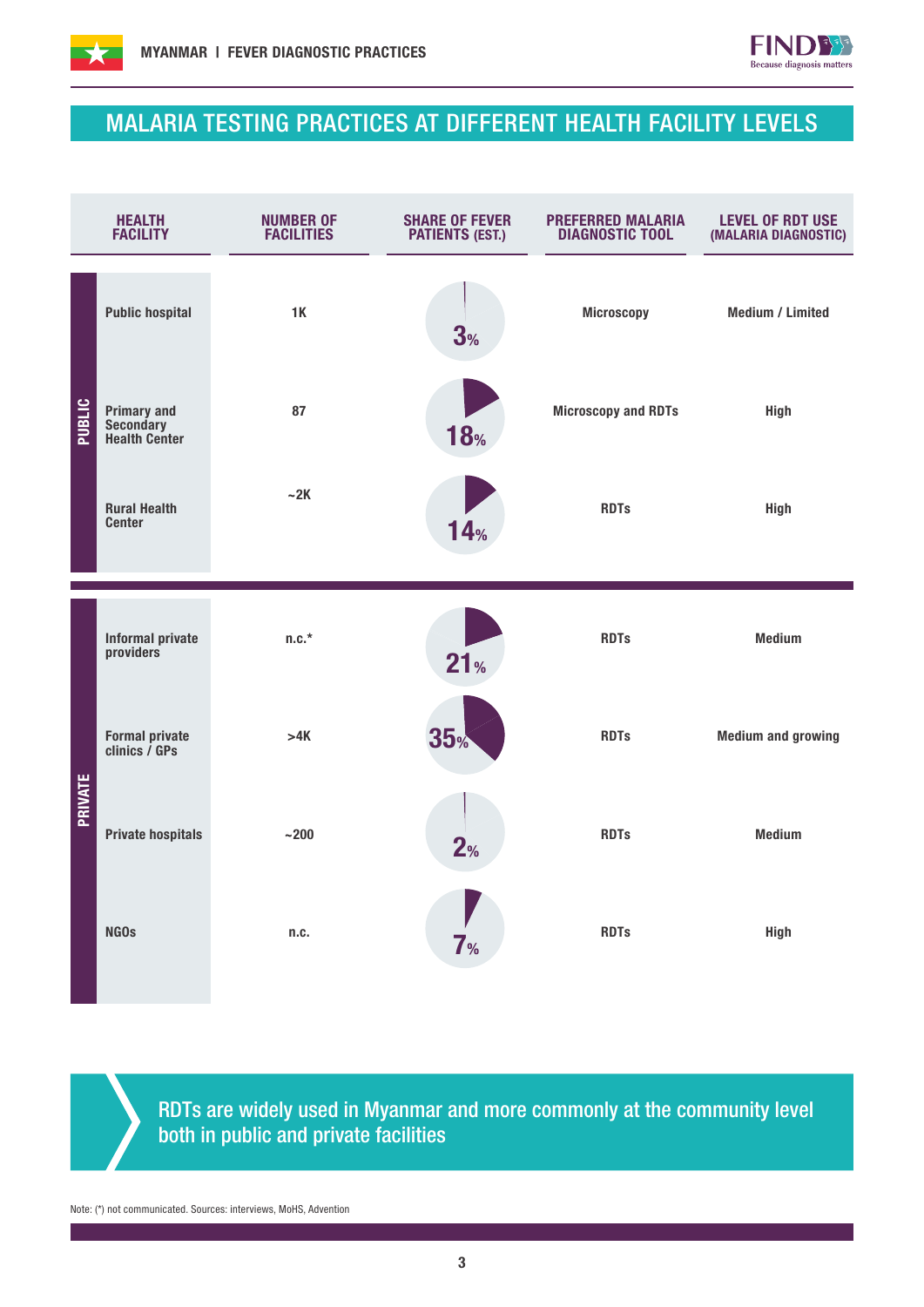



**Abbott** 

<u> 23 - 1</u>

 $\equiv$ 

## MALARIA TESTING PRACTICES



#### MALARIA TESTS PERFORMED IDENTIFIED MALARIA RDTs USED

Pf-HRP2 \$0.42 / test

SD Bioline Malaria Ag P.f/P.v POCT

Any malaria with >0.2M RDTs since 2017 pLDH-pan SD Bioline Malaria Ag P.f/P.v **Abbott** Pf-HRP2 \$0.36 / test Any malaria with >10.3M RDTs pLDH-pan since 2012 ंच AccessBio CareStart™ Malaria HRP2/pLDH(Pf/Pv) Combo **ACCESSBIO** Pf-HRP2 \$0.46 / test a HRP2 (Pf) Pv-pLDH 0.9M RDTs since 2011

### Malaria is mainly tested with RDTs

Sources: WHO, USAID-PMI, Global Fund, Advention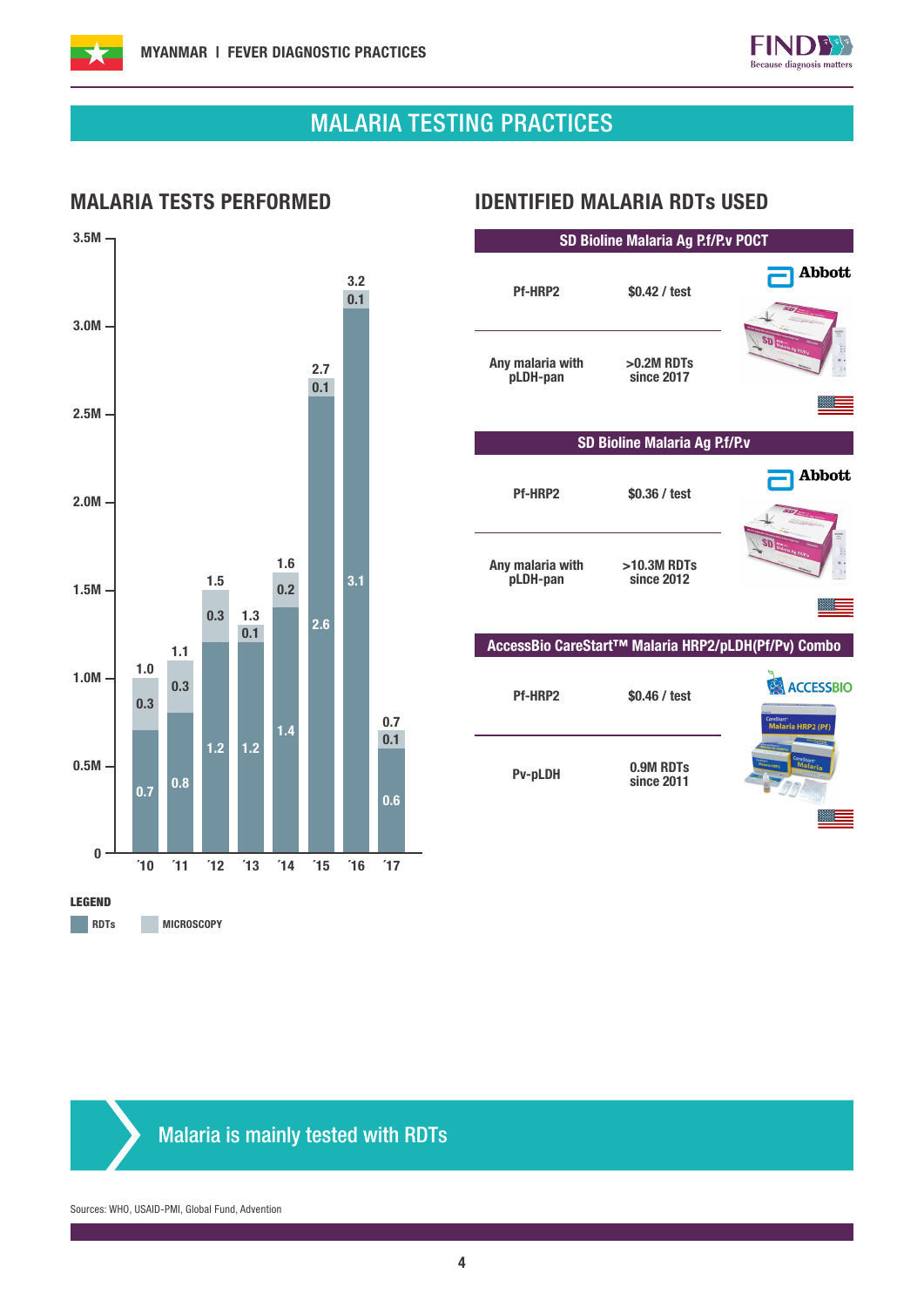



## MALARIA TESTING LANDSCAPE

r.

|                                                                 |                                                                 | <b>PRIORITY COUNTRIES*</b> |                              |                                       |                                             |                                  |                                          |                              |  |
|-----------------------------------------------------------------|-----------------------------------------------------------------|----------------------------|------------------------------|---------------------------------------|---------------------------------------------|----------------------------------|------------------------------------------|------------------------------|--|
|                                                                 |                                                                 | ★<br><b>VIET NAM</b>       | <b>CAMBODIA</b>              | <b>S. AFRICA</b>                      | $\odot$<br><b>INDIA</b>                     | <b>PAKISTAN</b>                  | <b>MYANMAR</b>                           | <b>THAILAND</b>              |  |
|                                                                 | <b>Population (M)</b>                                           | 95                         | 16                           | 56                                    | 1,324                                       | 193                              | 53                                       | 69                           |  |
|                                                                 | <b>Healthcare</b><br>expenditures per<br>capita (\$)            | 115-120                    | 65-70                        | 84                                    | 60-70                                       | $35 - 40$                        | 55-59                                    | 217-225                      |  |
|                                                                 | <b>Health insurance</b><br>coverage                             | $~10\%$                    |                              | $~16\% = >$<br>NHI                    | $~10\%$                                     | ~19%                             | <b>Negligible</b>                        | $-98%$                       |  |
| <b>HEALTHCARE</b><br><b>INFRASTRUCTURE</b>                      | <b>Universal health</b><br>coverage index                       | 73                         | 55                           | 67                                    | 56                                          | 40                               | 60                                       | 75                           |  |
|                                                                 | <b>Patients with fever</b><br>being tested (%)**                | 80%                        | 69%                          | 82%                                   | 71%                                         | 68%                              | 55%                                      | 83%                          |  |
|                                                                 | <b>Main distribution</b><br>network                             | <b>NIMPE</b>               | <b>CNM</b>                   | <b>NDOH</b>                           | <b>State</b><br><b>MoHs</b>                 | <b>Mix</b><br>public/<br>private | <b>NVBDCP/</b><br><b>CMSD</b>            | <b>BVBD</b>                  |  |
|                                                                 |                                                                 |                            |                              |                                       |                                             |                                  |                                          |                              |  |
|                                                                 | Last year total malaria<br>funding (\$M)                        | 16                         | 20                           | 24                                    | 226                                         | 38                               | 78                                       | 21                           |  |
| <b>MALARIA</b>                                                  | <b>Share of government</b><br>funding $(\frac{\alpha}{6})$      | ~18%                       | $~1.3\%$                     | $~100\%$                              | ~173%                                       | ~158%                            | $-8%$                                    | ~140%                        |  |
| <b>DIAGNOSTIC</b><br><b>FUNDING &amp;</b><br><b>PROCUREMENT</b> | <b>Main procurement</b><br>decision maker                       | <b>NMCP</b>                | CNM/<br><b>UNOPS</b>         | NDOH /<br><b>Malaria</b><br>programme | <b>National</b><br>and state<br><b>MoHs</b> | GF /<br><b>NMCP</b>              | NMCP/<br><b>PMI</b>                      | <b>NMCP</b>                  |  |
|                                                                 | <b>Procurement</b><br>concentration level                       | High                       | <b>High</b>                  | Hiah                                  | Low                                         | <b>Medium</b>                    | <b>Medium</b>                            | High                         |  |
|                                                                 | <b>Health facilities</b><br>performing RDTs                     | <b>Health</b><br>posts     | Lower<br>level<br>facilities | Lower<br>level<br>facilities          | Sub-<br>Health/<br><b>Primary</b><br>HC.    | GPs.<br><b>clinics</b>           | Lower<br>level<br>facilities,<br>clinics | Lower<br>level<br>facilities |  |
| <b>MALARIA</b><br><b>DIAGNOSTIC</b><br><b>PRACTICES</b>         | <b>Share of RDT in</b><br>malaria diagnostic<br>(% of patients) | ~19%                       | ~174%                        | ~163%                                 | ~13%                                        | $~20\%$                          | $-96%$                                   | $-5%$                        |  |
|                                                                 | <b>Community HCW RDT</b><br>knowledge                           | Yes                        | <b>Yes</b>                   | <b>Yes</b>                            | No                                          | <b>Yes</b>                       | <b>Yes</b>                               | Yes                          |  |
|                                                                 | <b>Quality management</b><br>system performance                 | High                       | <b>Medium</b>                | High                                  | <b>Medium</b>                               | <b>Medium</b>                    | Low                                      | High                         |  |

NIMPE: National Institute of Malaria, Parasitology, and Entomology (also CNM); NDOH: National Department of Health; MoH: Ministry of Health; NVBDCP: National Vector Borne Disease Control Programme; CMSD: Central Medical Store Depot; BVBD: Bureau of Vector-Borne Disease;

NMCP: National Malaria Control Programme; UNOPS: United Nations Office for Project Services; GF: The Global Fund; PMI: Project Management Institute

Notes: (\*) Last available year; (\*\*) As per Advention's assumption based on interviews (base case scenario). Sources: WHO, World Bank, GF, interviews, Advention